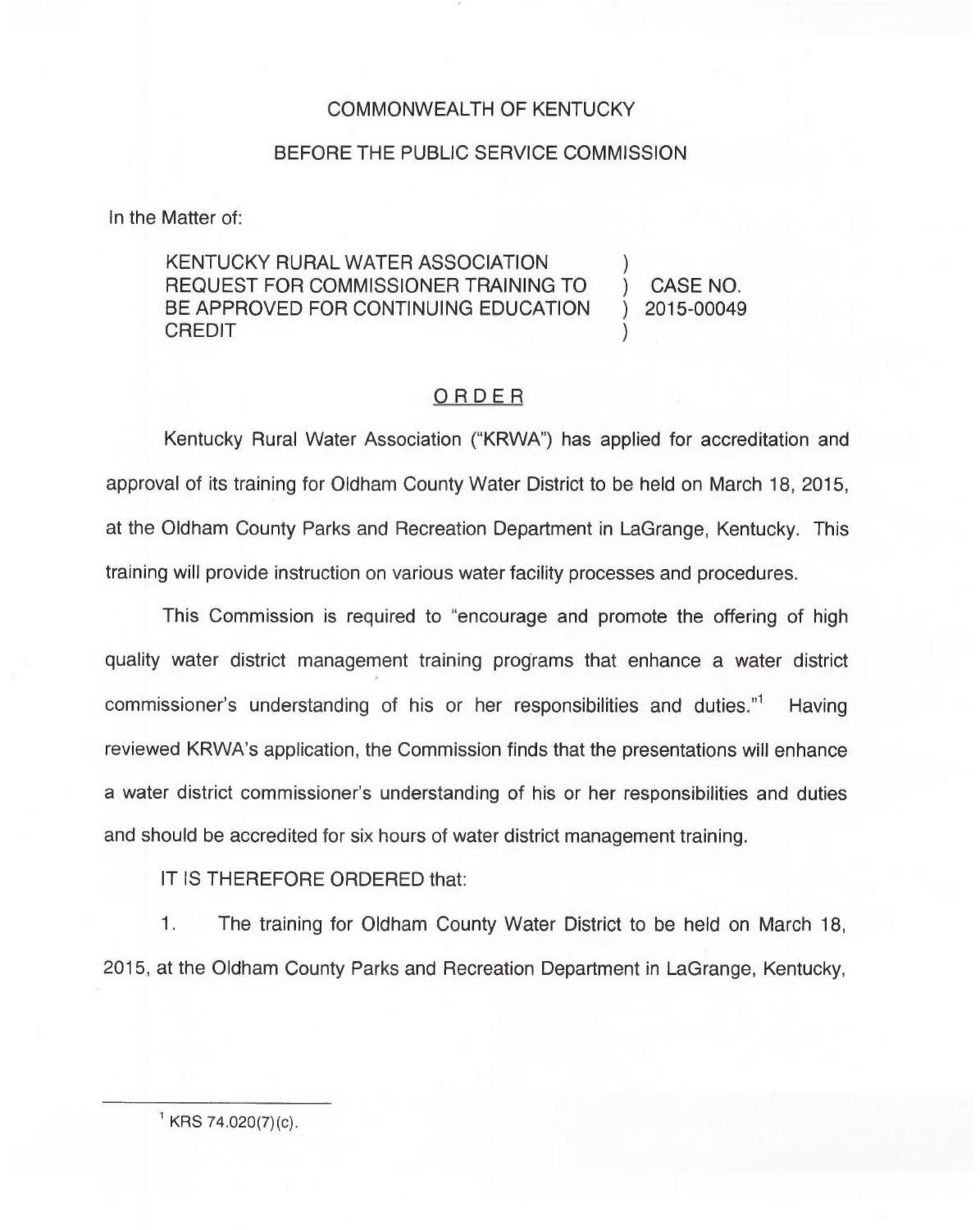is accredited and approved for a maximum of six credit hours of water district management training.

2. KRWA shall retain a record of all water district commissioners attending the accredited and approved presentations.

3. No later than April 17, 2015, KRWA shall file with the Commission:

a. <sup>A</sup> sworn statement attesting that the accredited instruction was performed.

b. A description of any changes in the presenters or the proposed curriculum that occurred after KRWA's application.

c. The name of each attending water district commissioner, his or her water district, and the number of hours that he or she attended.

d. A copy of any written material given to water commissioners attending the presentations.

e. Documents indicating whether the Kentucky Board of Certification of Water Treatment and Distribution System Operators approved the training for continuing education credit

By the Commission ENTERED **FEB 2 7 2015** KENTUCKY PUBLIC *ICE COMMISSION* 

ATTEST: Executive Director

Case No. 2015-00049